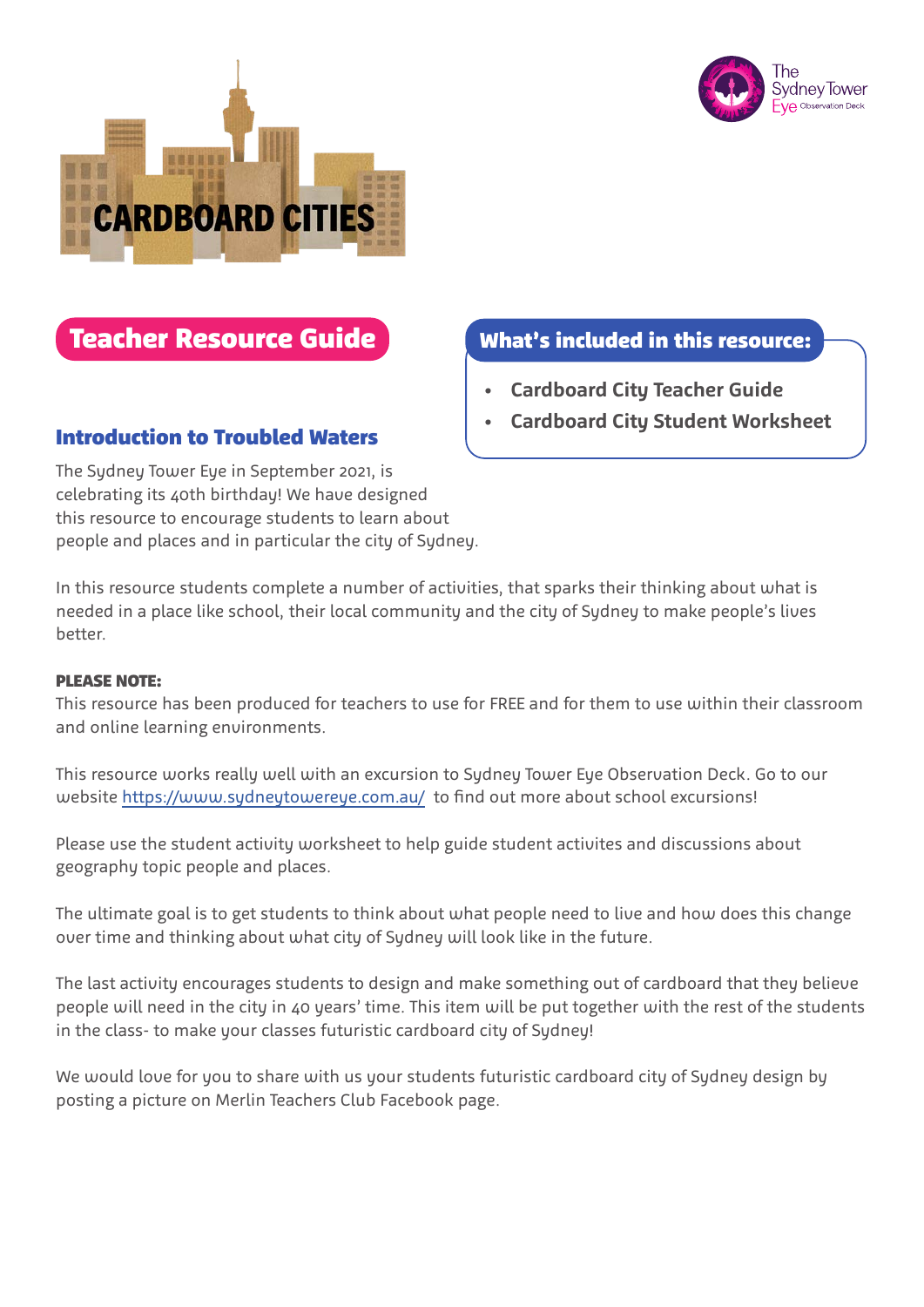

#### de son publice 雪雪雪 O ٦ **FOR THE 1988** ■ ■ 幅 **CARDBOARD CITII JANE ONE AVAIL** W UB ES 1200 **CONT 1200 500 1000**

# Student Resource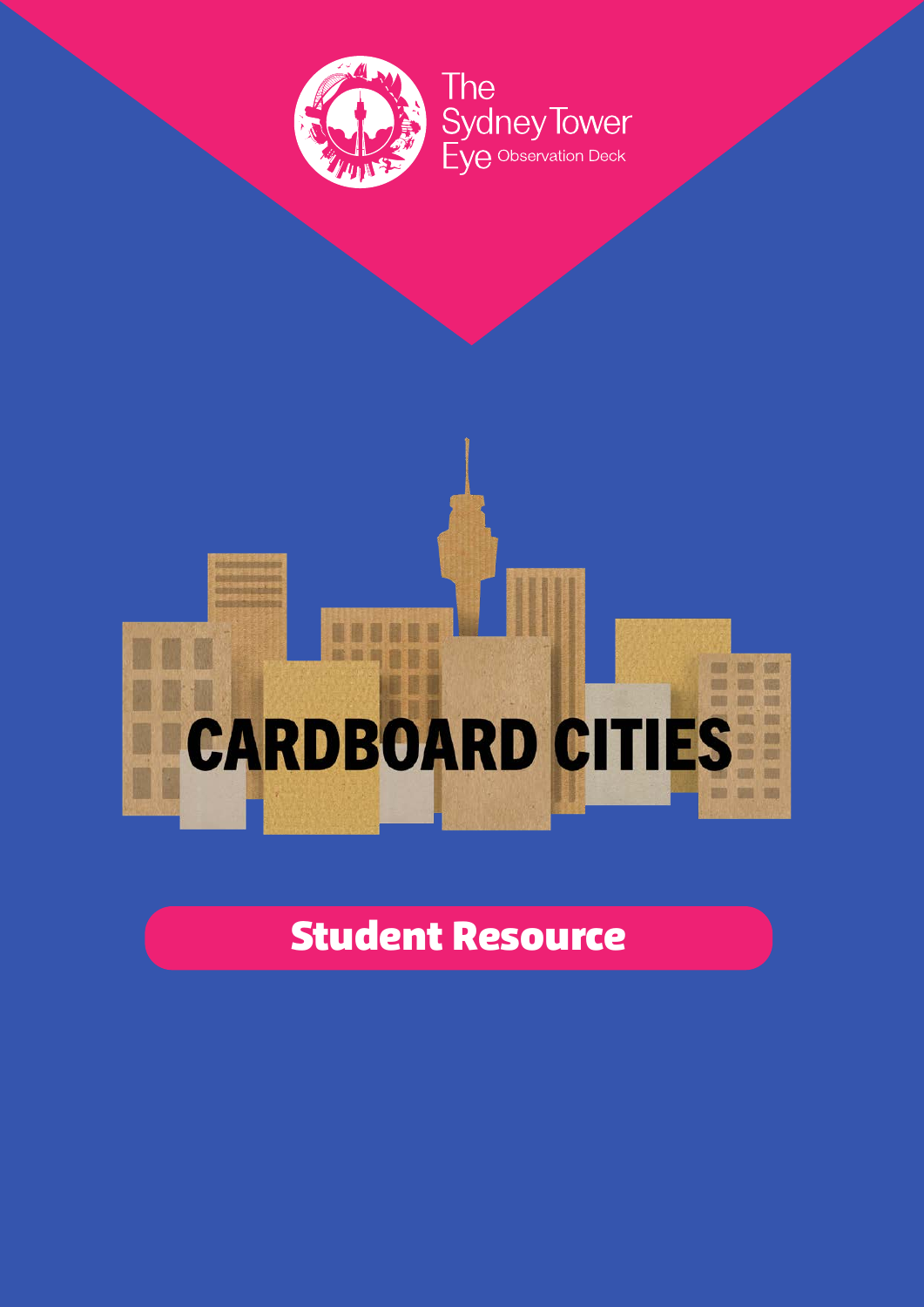

## Activity 1 - Map the Classroom

Go for a walk around the classroom and what can you see inside? What do students need in a classroom to make sure it is a great learning environment?

Draw a picture, mapping out where items are located in your classroom. You can use shapes and symbols to represent where items are located within the room. Make sure to label your picture map.

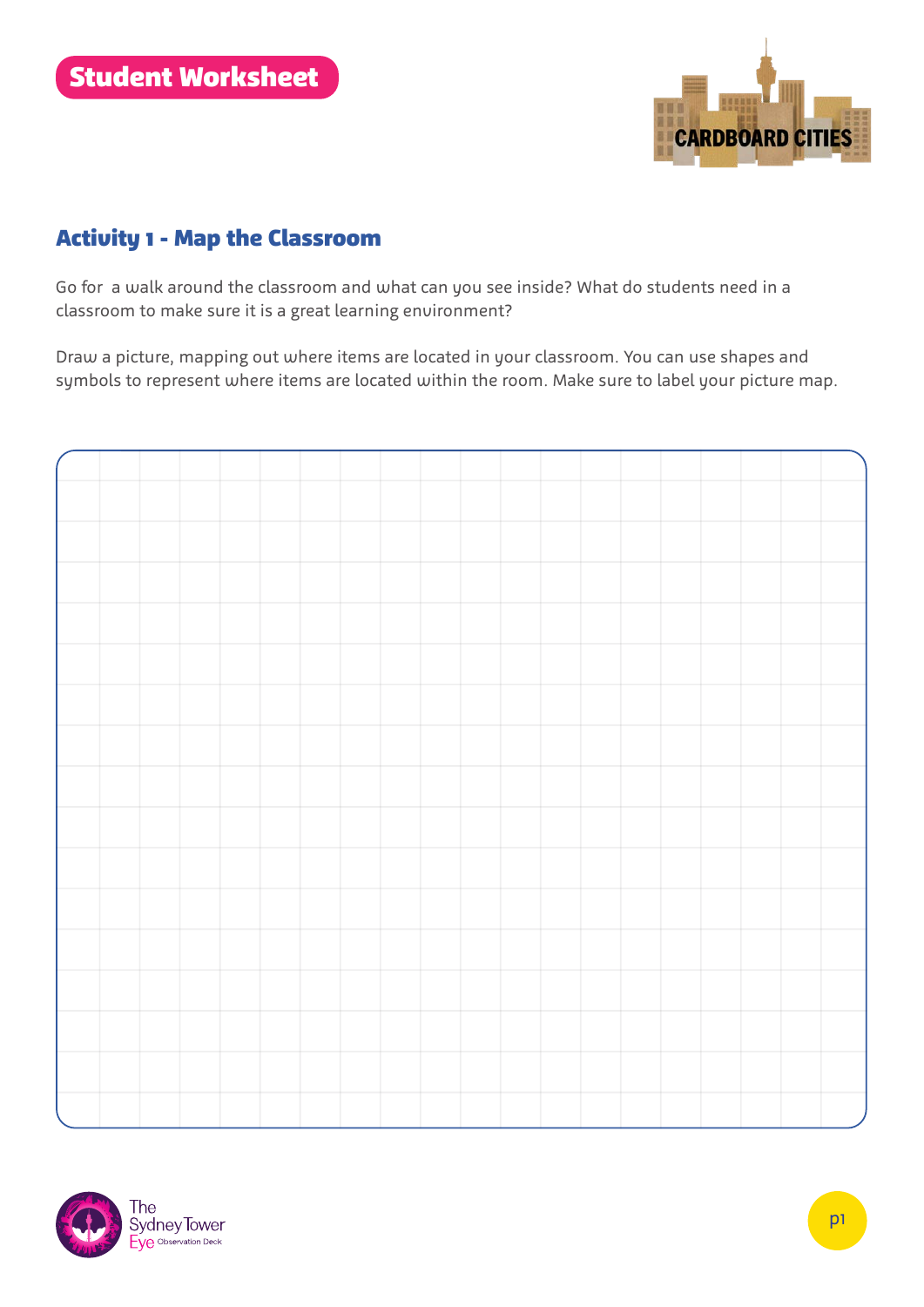

## Activity 2 - School Walk

Go for a walk around your whole school and observe and look for things/items people need for a school to be able to operate everyday.

Write down 5 things you saw on your walk that you think are very important for a school to have.



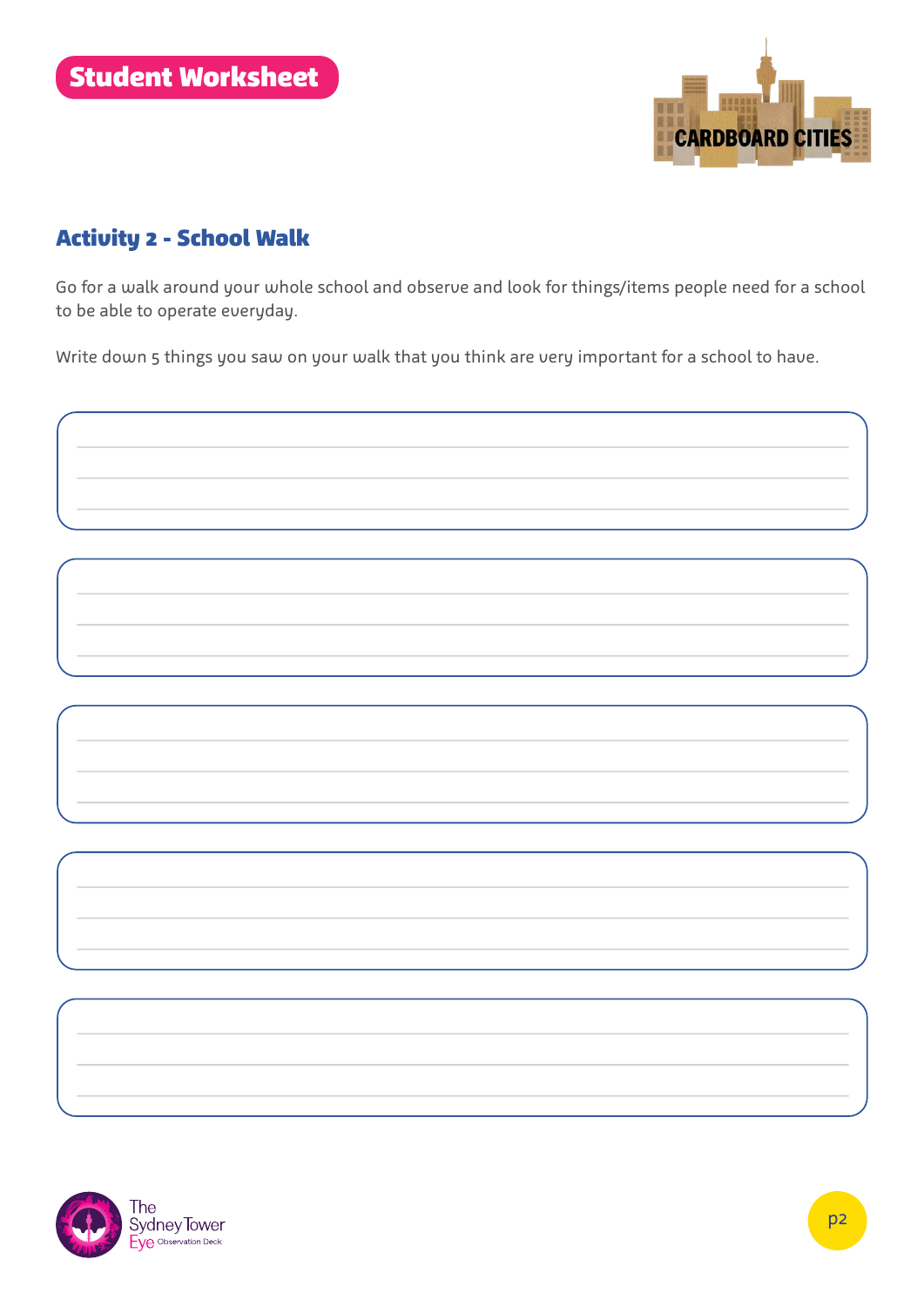

# Activity 3 - Local Walk Observations

Our local community in which we live are important places for people. This is where we can work, live and have fun. So our local area is full of many things we need to make our lives better.

On your walk around the local area observe and record all the things you find that people need. Use the below checklist to help record what you saw on your walk.

#### Checklist

- □ Houses □ Apartments □ Roads □ Street □ Lights □ Foot paths □ Cars □ Trucks □ Buses □ Bus stop □ Train □ Train station □ Power lines □ Mail boxes
- □ Parks □ Playgrounds □ Shops □ Cafes □ Bakery □ Florist □ Doctor surgery □ Dental surgery □ Chemist  $\square$  Take away shop □ School □ Office buildings □ Gym □ Swimming pool □ Beach













□ Post boxes



















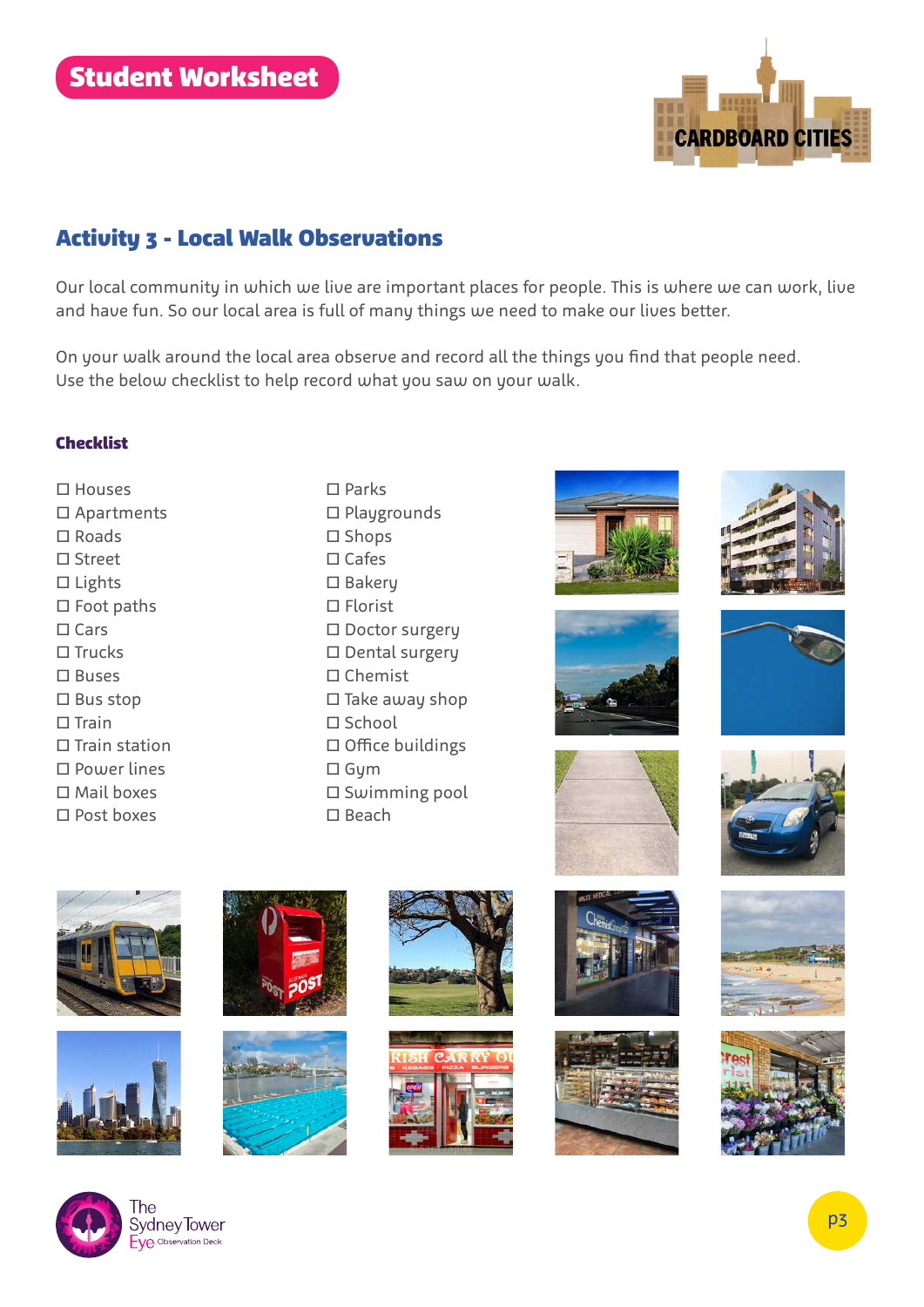

## Activity 4 - City Sketch

Sydney Tower Eye has 360 degree panoramic view of the city of Sydney and looking out the windows you can see in every direction North, South, East and West!

This is a fantastic spot to get a great idea of what people need in a city!

On your excursion to Sydney Tower Eye, go to each side of the tower and draw a picture of what you can see in our city! Remember you can use shapes and symbols to help draw your picture or you can also write words to describe what you can see!



#### Is the city different to your local area?

What things did you see in the city that you didn't see in your local area?